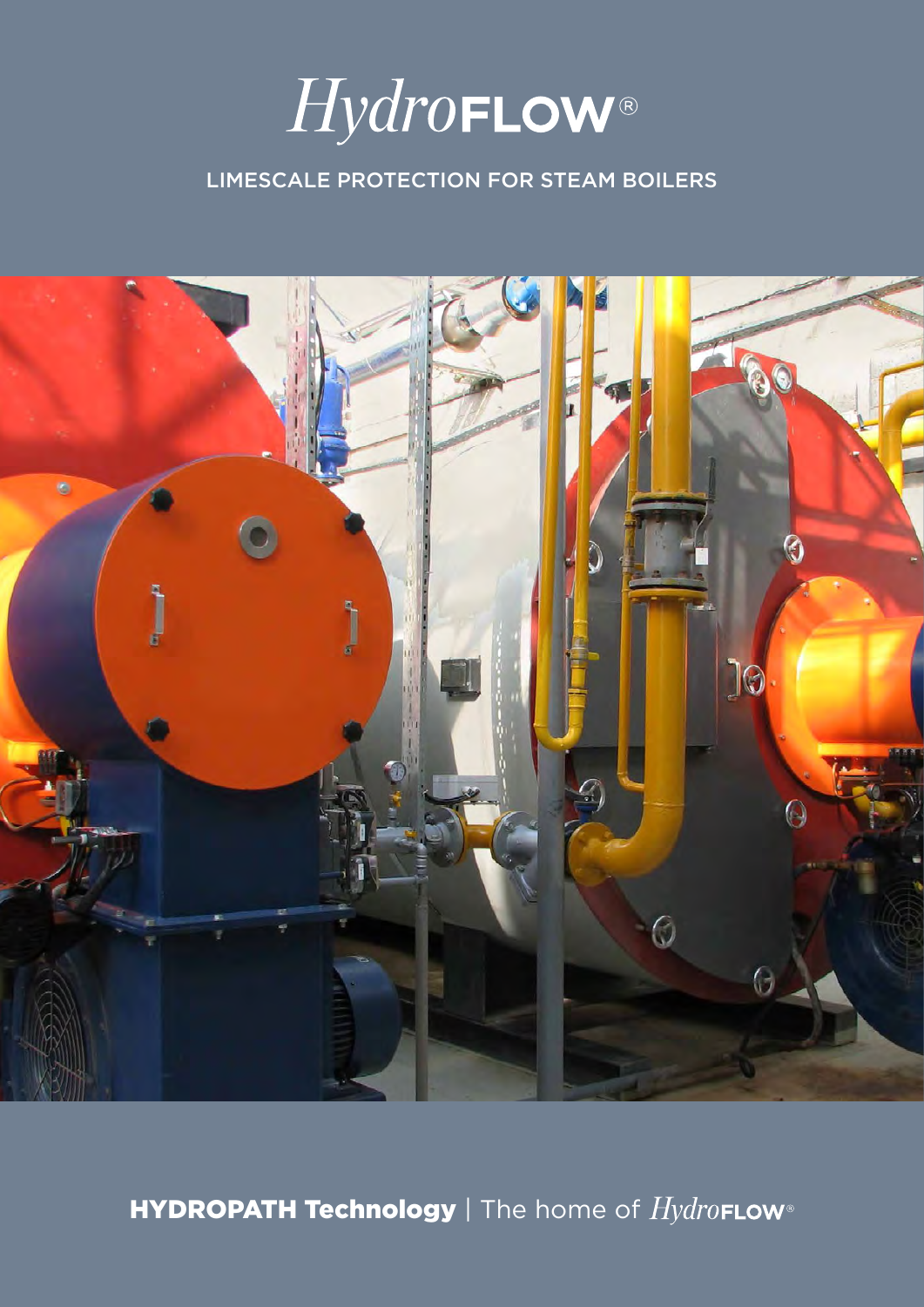



The effective management of limescale is essential to the smooth operation of a steam boiler. The presence of hard scale (either calcium carbonate or formed from other minerals) in steam boilers impedes heat transfer, reducing efficiency and increasing fuel costs, and leads to additional maintenance time and costs.

HydroFLOW® electronic water conditioners offer a chemical-free approach to treating both existing and new limescale. They are an alternative to water softeners with the benefit of no ongoing replenishment costs, allowing boilers to operate on unsoftened water without the problems of hard scale.

Installation is simple, with no system modification required. HydroFLOW® units operate maintenance-free 24/7, providing maximum performance no matter the throughput.



# **CASE STUDY**

## LIMESCALE PROTECTION FOR STEAM BOILERS



## CHEMICAL PLANT, WAPATO WASHINGTON, USA

This factory operated two large diesel steam boilers, fed with well water originally at 200ppm but brought down by a softener to 80ppm. Cleaning required a week of down-time and acid cleaning. One HydroFLOW**®** unit was installed on the water line to the DA tank and one HydroFLOW**®** unit was installed on each of the water lines feeding the steam boilers.

#### **RESULTS**

Within a few days, soft "putty" (wet calcite crystals) began washing out via blow-down, indicating the removal of existing scale. Within 2.5 months, the stack temperature decreased and fuel consumption went from 400 to 275 gallons per day, translating to \$150k savings annually (return on investment of 2-3 months). The customer decided to delay the replacement of the steam boilers.

## OUR CUSTOMERS SAY

"We tried HydroFLOW® in our steam boiler and it was amazing. We have our ROI within 6 months solely from the saving in fuel." **Facilities Manager, Hong Kong Hospital**

"When our steam boiler was opened for annual maintenance after the installation of HydroFLOW® units, the old scale and debris at the bottom of the boiler were 5 times more than previous years. For sure, HydroFLOW® cleaned our 3 storeys high boiler." **Plant Manager, Palm Oil Plantation, Indonesia**

# **RESULTS**